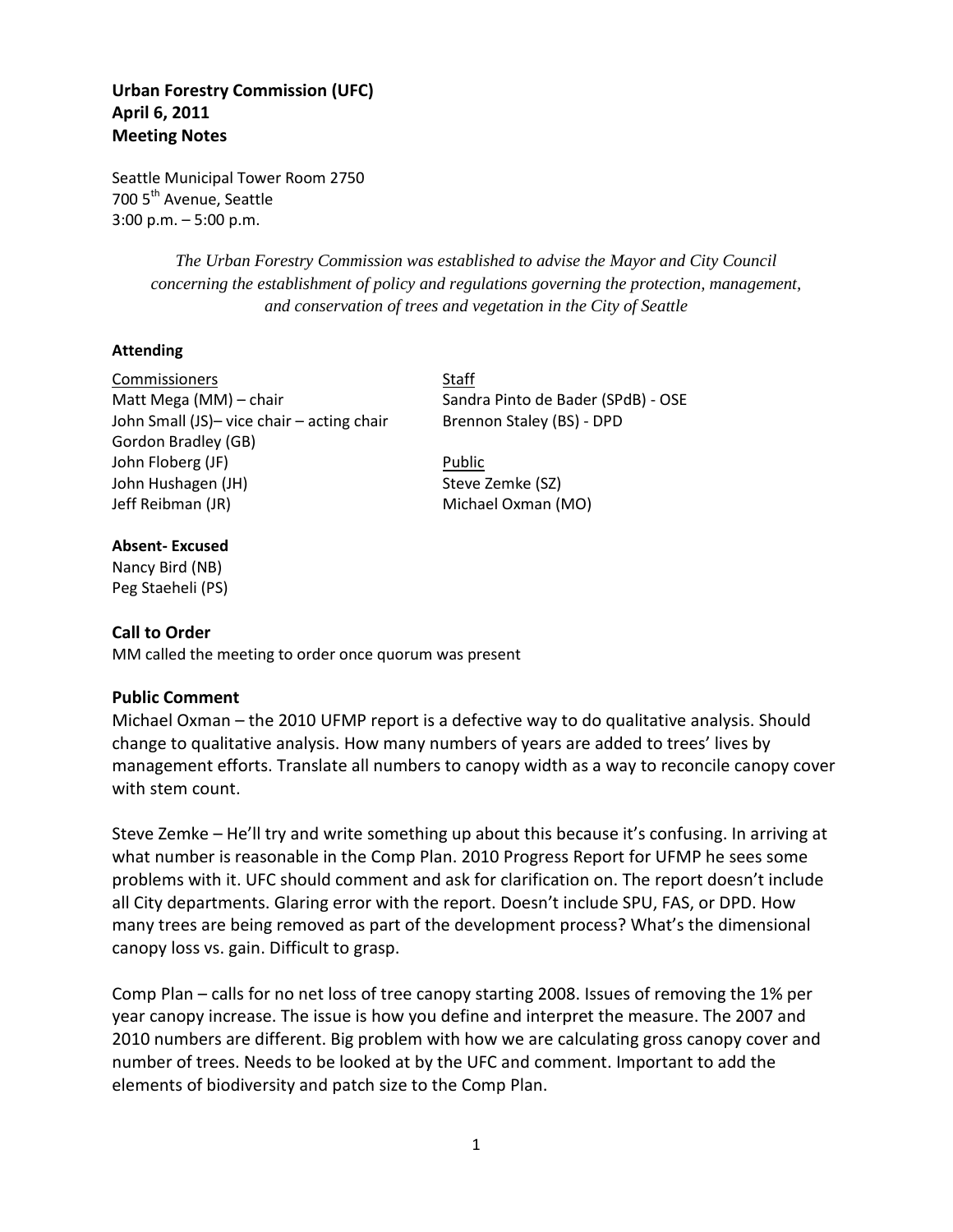**Approve March 2 and March 9 meeting notes**

**ACTION**: **A motion was made to approve the March 2 meeting notes as written. The motion was seconded and carried.**

**ACTION: A motion was made to approve the March 9 meeting notes as written. The motion was seconded and carried. JH abstained since he was not present.**

### **Letter to Urban Forest IDT – vote**

MM – Sandra adapted the letter to match comments made in the minutes at the last meeting. Any comments? This letter would be actually addressed to SPdB since she convenes the UF IDT and she would be in charge of distributing it.

JR – Make it more specific on what the goals of the brainstorming session are. Look at agenda and goals in 2012 and how to support each other.

JF – Continuing the need to coordinate. We heard about contradiction of numbers. We could take the opportunity to better coordinate.

GB – 2012 UFMP plan update principal focus. Something very concrete to focus on.

MM – what's the timing on the UFMP update?

SPdB – I'm going to begin asking departments to review UFMP goals that have been accomplished to date. Re-establish priorities. The UFMP was made using information gathered with the LIDAR canopy assessment. The Five Year implementation strategy used the new information gathered via satellite. That's probably why the numbers don't match. The UFMP update would be a good opportunity to reconcile this differences.

JF – Come out of that meeting with a clear idea of what our collective goals are.

MM – Planning meeting to identify goals of UFMP update

JR – other action items for 2012

MM – regular invites. Inviting departments to talk to the UFC

JS – in writing exchanging work plans.

SPdB – That is really my role. That's why we are going through the Progress Report and in a future meeting I would like to present the 2011 work plan

MM – add a sentence talking about inviting IDT members to talk about their work plans.

JH – Found typo that needs correction

## **ACTION: A motion was made to approve the letter as amended. The motion was seconded and carried.**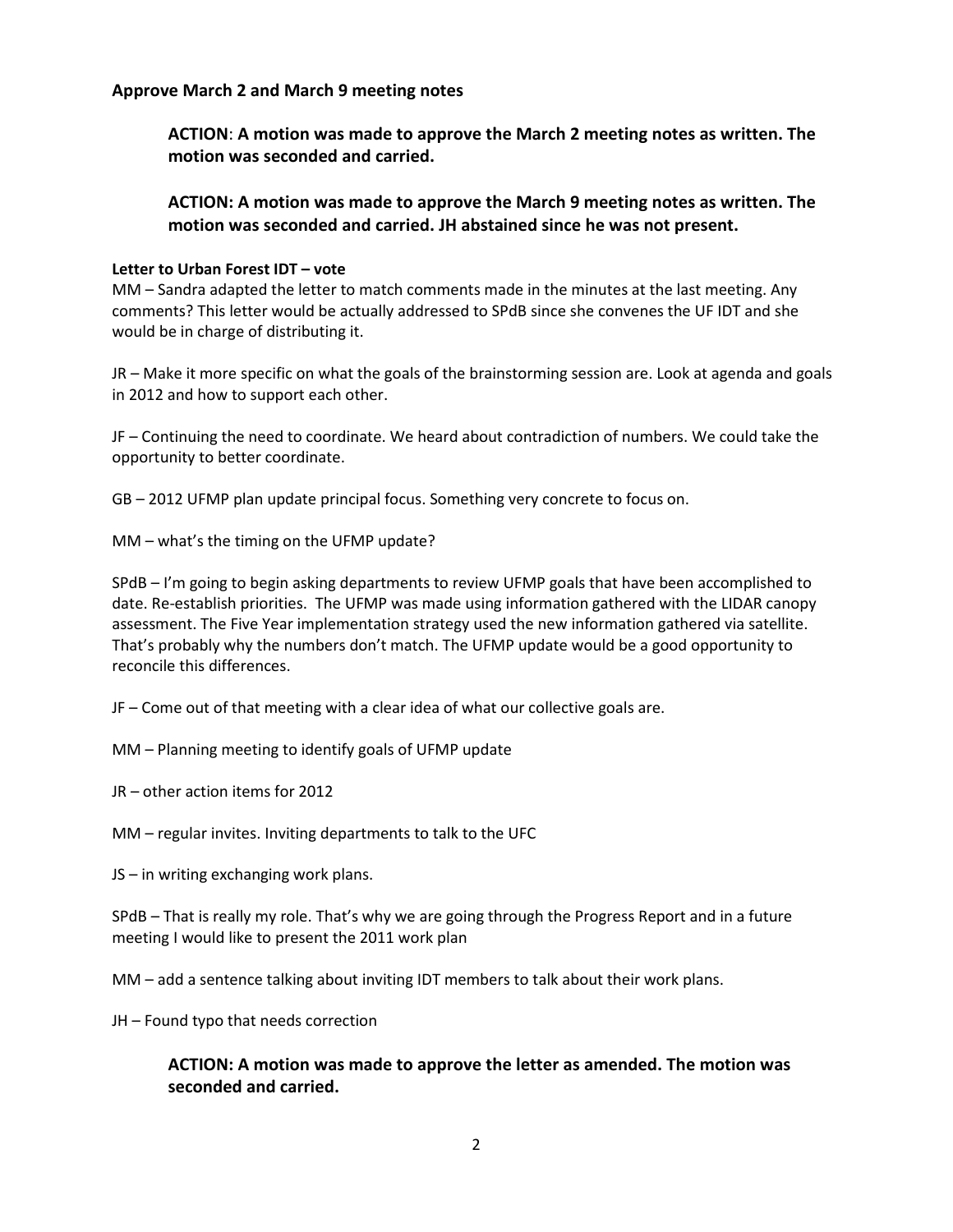JF – Do you think this would be an easy sell to the IDT?

SPdB – Absolutely. Every time UFC asks for info or a briefing from the IDT people are very willing and accommodating.

## **Ideas for Arbor Day**

SPdB – WA State Arbor Day is next Wednesday, April 13

MM – Expand this conversation beyond Arbor Day. Has talked to people about this and it is about commissioners' thoughts and willingness to attend public meetings. Benefit for UFC to go to Council meetings too. Doesn't want to put anyone on the hook or set a schedule.

JH – Talking about the trees we are supposed to place in the ground. How is all of this supposed to happen? We have the reLeaf program and other bits and pieces but we are talking about a lot of trees that are not getting in the ground. He decided in his company to begin promoting tree planting. It's amazing how many trees they have helped plant just by talking it up. Arbor Day is a pathway but it's only one day. Once planting season is gone people are onto other things. It requires coordination.

JF – unfortunate that Arbor Day is in April. It's a bad time a year for planting. It would be better if it were a tree care event. It's an opportunity to raise awareness for the needs of trees. It would be great to have an event associated with trees but more about preparing the site for planting later on. There are invasive plants to clear.

SPdB – Jana is having a pruning workshop for recipients of trees from the 2009 session. This is an effort to continue educating people on proper tree care.

MM – Doesn't have anything specific in mind, not just related to Arbor Day. There are issues in removing invasives that serve as habitat for birds that are starting to nest. Might be a good idea to have a master calendar about tree events for the Commission to know what's going on.

JR – UFC message has been co-opted by people saying that the commission has regulatory power. There is misinformation out there. We might want to think about putting out our message more clearly about planting.

MM – we'll put together cards with speaking points. Maybe on the back side could lay out possibilities for participation in community events.

JH – people get inspired by spring. There is a psychological side to it. We should be promoting something every season.

MM – maybe have a fact sheet or brochure on what could be done for tree care during each season.

JS – pass amendment to by-laws around commissioners speaking on the commission's behalf.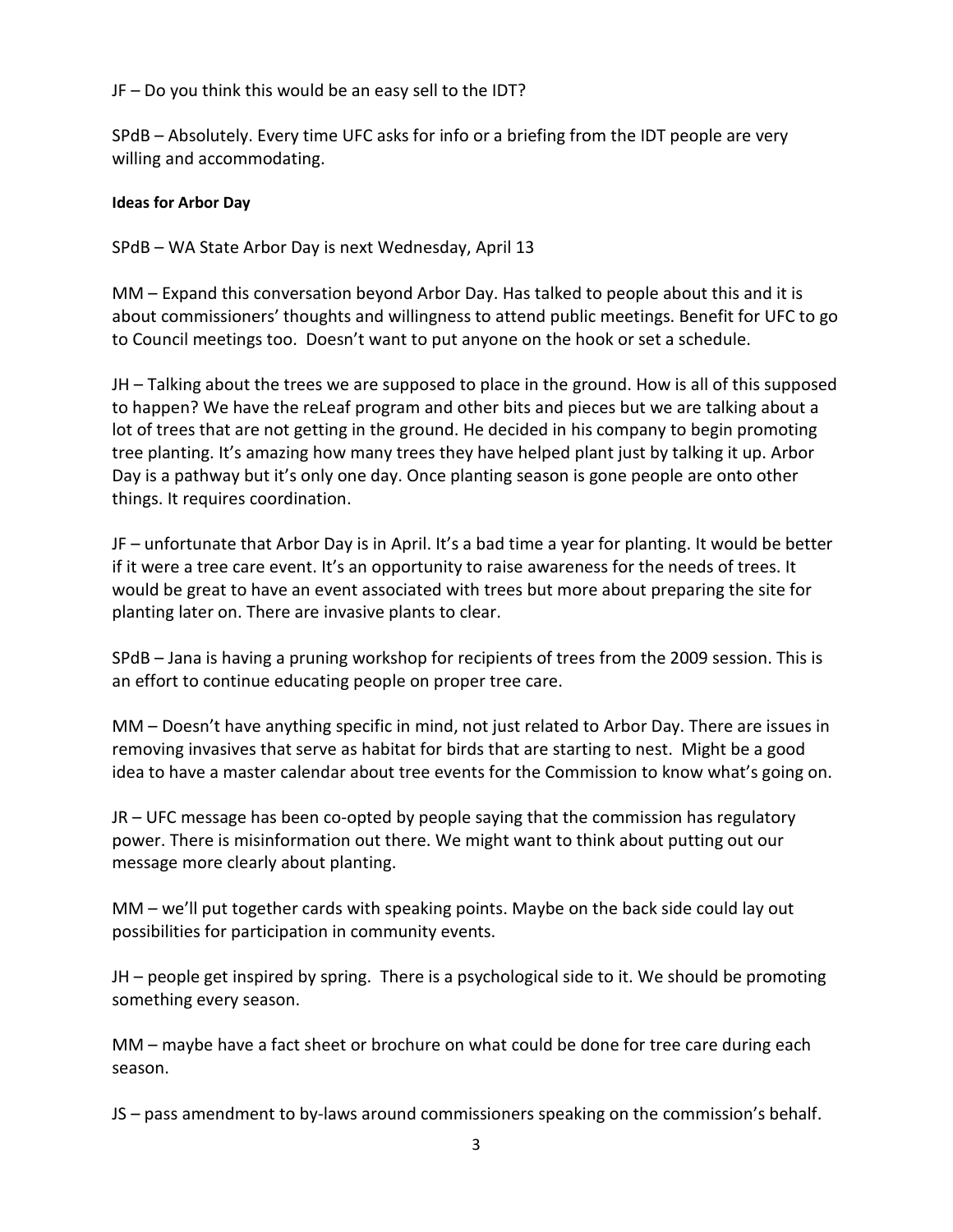MM – Commissioners can talk about things already decided by the Commission.

JH – you'd think there should not be disagreement with planting trees

MM – we need to entertain all questions we are asked when attending an event.

JF – there are competing uses and that needs to be taken into consideration when putting together the talking points. Consider people's rights.

### **Recommendation to DPD on Comp Plan Update – introduction and possible vote**

MM – Let's talk about the Comp Plan

JR – The primary goal is to get to a point where there is no conflict between the Comp Plan and the UFMP so this can be adopted. Nancy did a simple edit to remove the 1% increase per year. Has a couple of points to make. These are the most basic of possible edits. Before introducing new points to that, see if there is anybody who objects to this or comment, amend.

JF – it's in line with what we are trying to accomplish

JR – Comp Plan is most effective when kept general in a way that it allows UFMP to become more agile. i.e. as point of adjustment of goals and re-assessment of goals.

BS – there is discussion on whether the Comp Plan should have targets in it

JR – intrigued by SZ's comment about adding to Comp Plan some general statements about ecological services function. Those would be appropriate statements that would be guiding principles. It doesn't mention anything about a healthy or well maintained urban forest.

MM – Tacoma's Comp Plan has a separate section for the urban forest

JF – CLC help write part of the UF element for Tacoma because they didn't have anything

SPdB – another important issue is to decide whether to submit this recommendation for change the Comp Plan for the 2012 annual update or for the 2013 comprehensive update of the Comp Plan.

JR – this level of recommendation is perfectly appropriate for the annual update. Providing a more comprehensive recommendation would be part of the 2013 update

MM – Met with Sara Nelson and Council is thinking of passing a resolution to in response to the UFC's letter about adoption of the UFMP. Saying that as part of an update to the UFMP will provide answers to these issues. Changes need to take place to remove conflicting goals between Comp Plan and UFMP, since there is going to be an update for the UFMP in 2012 it makes sense to adopt it then.

JF – When it says 'up to a total of 40%'. Maybe take the "up" out?

JH – how about "to at least"?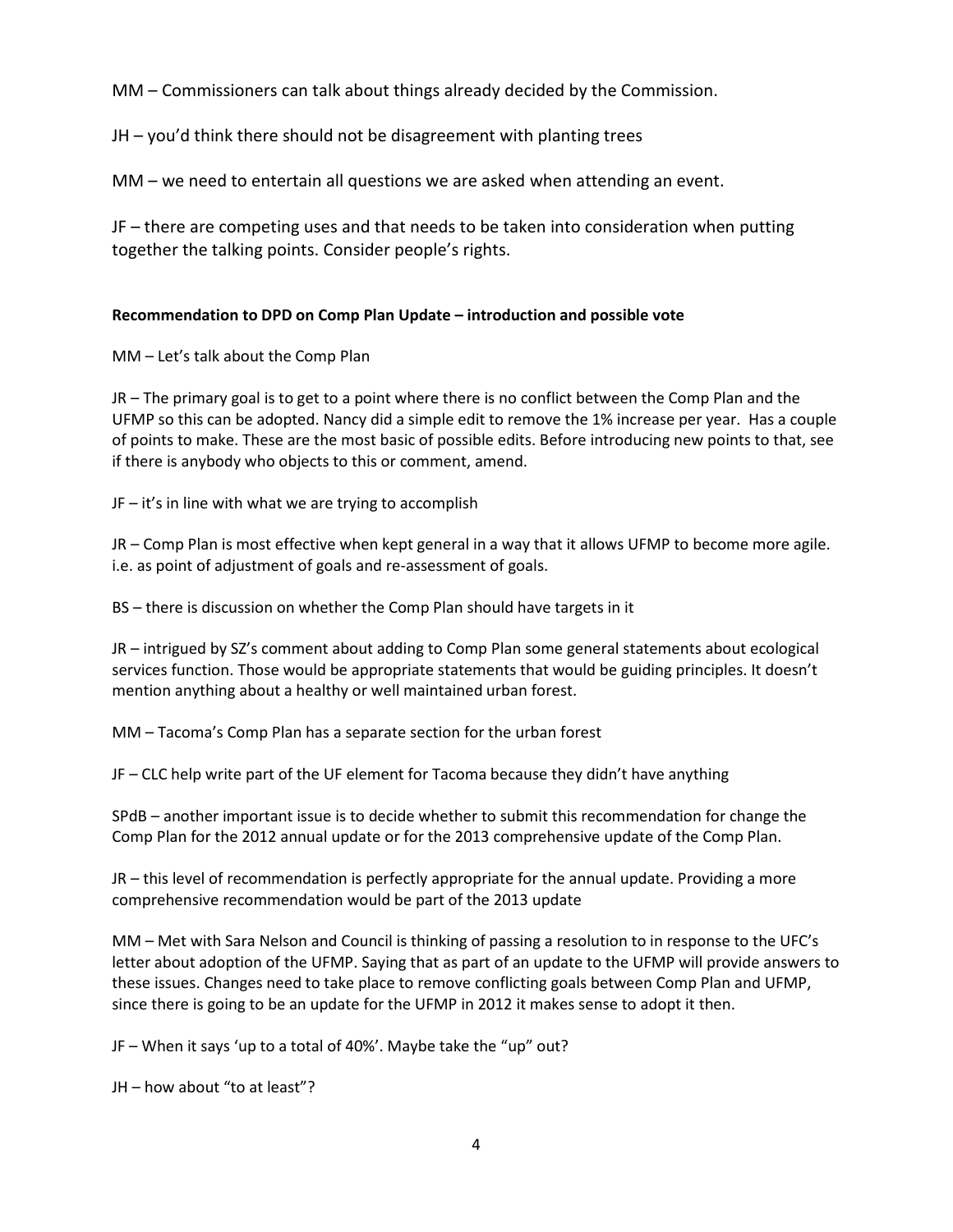JR – He has confidence with the land use analysis done to arrive to the 30% goal. Doesn't think Seattle will hit 40% as a dense environment.

MM – what are the scientific basis for 40%

JF – there are no scientific basis for either number. There is analytical basis for 30%

BS – 40% has never been a number that has come out of anywhere or recommended. It was a number for a "regional" scale. Providing background: The 40 came from two places:

- 1. A off quote statistic that we had 40% at one point (and it was a regional study). The region had 40% and Seattle had 15%.
- 2. American Forests recommendation that metropolitan "regions" west of the Mississippi should shot for 40% and were saying 25% for urban residential. This is a gross generalization. We don't think either of those numbers are appropriate.

The IDT worked on analyzing the land use in Seattle, looked by zone and came up with 30%.

JS – that report is very outdated

JF – 40% should have never been used. What's the number that we can achieve? He would like to eliminate the 40% and replace it with 30%. It's controversial but 30% is based on some study.

JF – remove the 'striving to achieve"

GB – what is DPD doing to get rid discrepancies

SPdB – I approached DPD saying that there is a discrepancy in the goals and that the UFC is interested reconciling both documents and adopting the UFMP

BS – you can't legally adopt the UFMP with conflicting goals with the Comp Plan. Don't have a plan for reconciling the documents.

GB – what's the approach to update the Comp Plan? It's important to discuss natural systems. Implementation is in more specific documents.

BS – Comp Plan is so big right now that it's not as effective as it could be

BS – from the Growth Management Act – ill advised to set a goal for a regional for Seattle

GB – Do you find it difficult to update the UFMP?

SPdB – UFMP is a very strong document considering all the effort and study that went into it. The 30% goal directs all our activities. Information needs to be updated from the LIDAR to Satellite canopy cover analysis. I will take back to the IDT for them to analyze where we are and what needs to be done to stay on track.

GB – UFMP update is a great opportunity for UFC to provide input. Goals should be reflected in activities of the departments. When UFC was established the UFMP was already there.

JR – Should use a number that has meaning. 30% is meaningful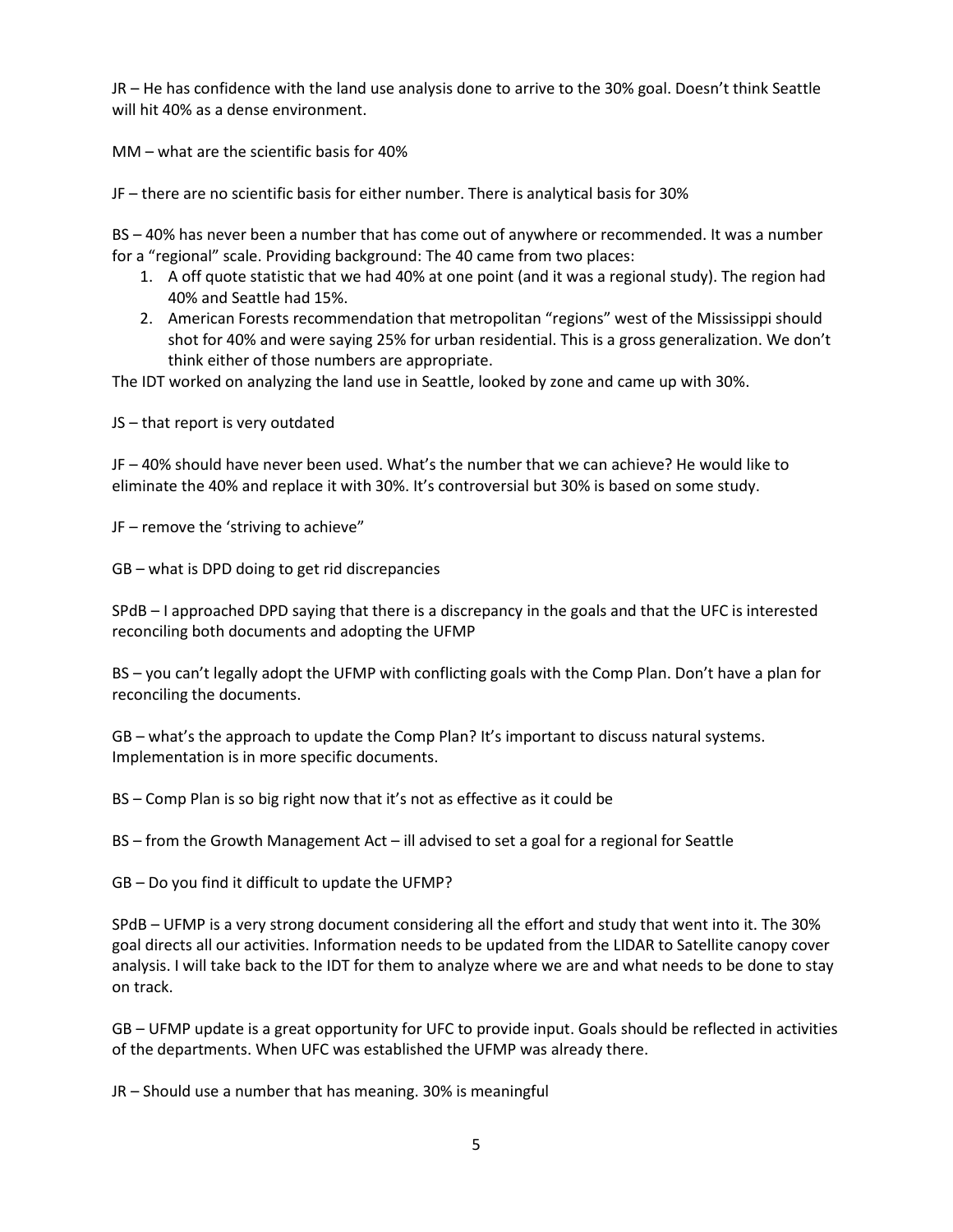JF – Jeff makes a good point

MM – concerned about dropping the goal to 40%. What if we tweak it a bit. Set a standard of no net loss of canopy cover and increase tree canopy coverage to meet Seattle's contribution to a regional goal of 40%.

JF – what's the metric to meet 40%. Does anybody else share the 40% goal?

BS – From the Growth Management Act – dangerous legally and ill advised to set a regional goal coming from Seattle

MM – how would we say it?

JF – Achieve no net loss of tree canopy coverage and strive to increase tree canopy to 40%....

MM – Politically it's a big deal to change 40% to 30% as the goal. He is hesitant to change 40 to 30 in this round. Let's wait until the UFMP is updated.

JR – let's stick with an aspirational goal of 40% so the UFMP with 30% goal by 2037 can live inside of the Comp Plan

JF – 40% would give us breathing room

SPdB – we would submit a recommendation by mid May and be ready to provide a rationale to explain if DPD requests it.

JF – the minutes can provide the details for the recommendation

JR – the underlying rationale is for the UFMP to be adopted

MM – SPdB will clean up and submit for vote next week

### **Shoreline Master Program recommendation – review and possible vote**

JS – presented a document with more specific recommendations from last meeting. Specifically that non native trees need to be valued, not just native vegetation and that critical root zones need to be considered, not just trees.

Would want to discuss definitions of tree, for instance. He forgot to put in a definition for critical root zone. Proposing 6" DBH for preservation.

JH – If we have a thicket of say cottonwoods and they are all 6" DBH that's too many. To keep them all is not sustainable. Half of them should go, that way in a few years the remaining ones would be at 12 inches and that's good. Need to be careful about asking to keep smaller thick cottonwoods (or Alders). It would be good to cut half of them so the other can grow in a more healthy way.

JF – when do we need to vote?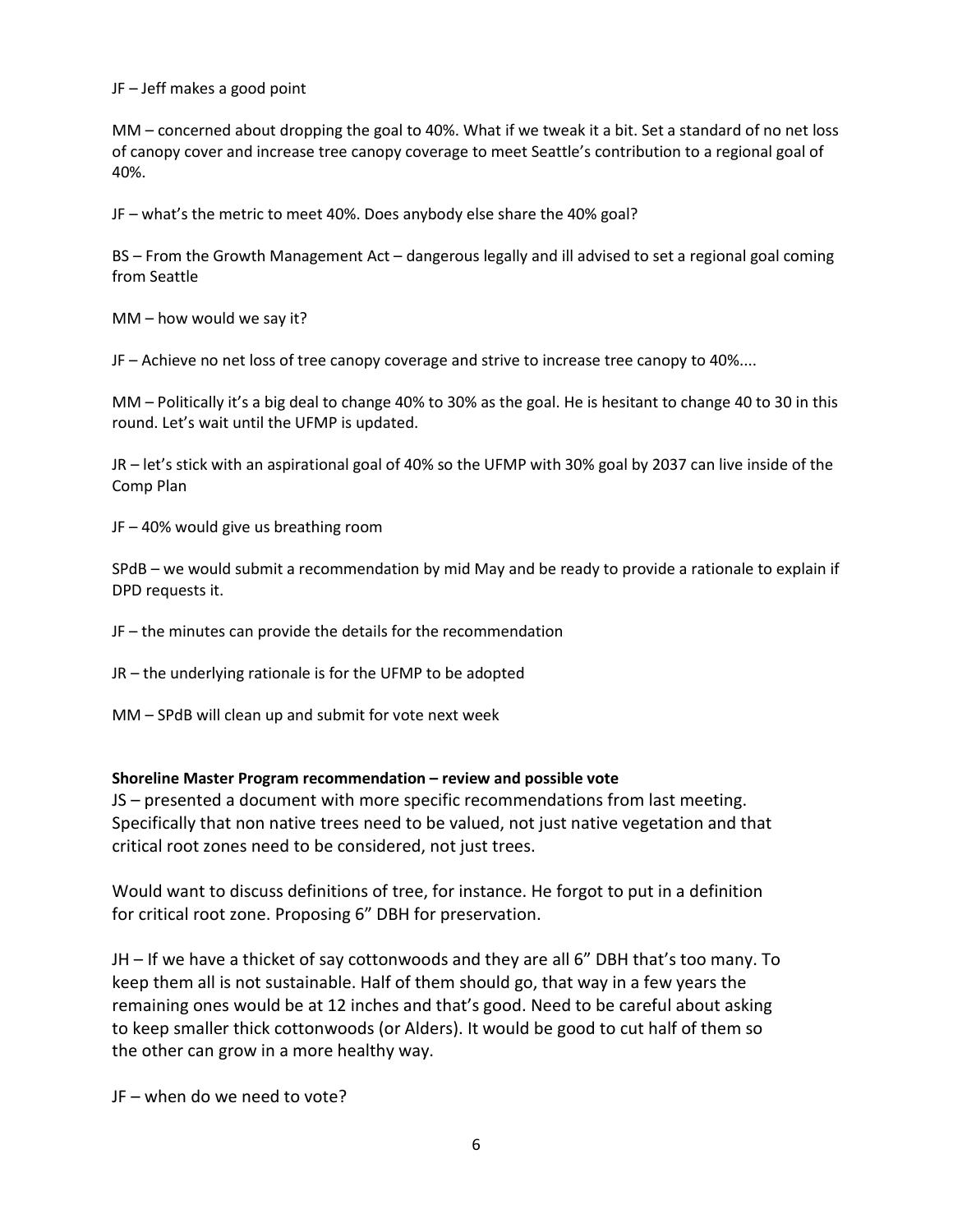## JS – next week

MM – need to consider ecological function and health. There is always flexibility to meet ecological function.

BS – unless you specifically establish an exception then there is no exception. There needs to be flexibility where it is not detrimental to ecological function.

Additional discussion about the details of the ecological function of natives vs. non natives (please listen to meeting digital recording).

Shoreline Management Act establishes 200 feet as a shoreline setback. This is a jurisdiction, state requirement.

JS to provide a revised recommendation for vote next week

### **Urban Forest Management Plan 2010 Progress Report**

SPdB reported on the UFMP Progress Report and talked about 2010 departmental accomplishments to comply with Council resolution 31138:

- DPD released a draft proposal for updating tree regulations and conducted public outreach through the end of the year
- OSE researched tree inventory options and iTree ECO assessment is currently underway with results expected early 2012
- Trees for Neighborhoods program planted 978 trees
- SDOT and SCL are collaborating more closely and have a tree list for use near overhead power lines
- SDOT divisions executed an MOA to guide decisions on tree planting and removals and providing support to sidewalk repair program
- SDOT worked on Green Stormwater Infrastructure with other departments in order to establish retention of trees and planting new trees as a first priority.

There was a net gain of 2,116 trees in 2010 . The Urban Forestry Project (Green Seattle Partnership program) received the Environmental Education Association of Washington's 2010 community Catalyst Award.

MM Maybe we could have an interactive piece for people to input that they planted a tree.

JF – maybe do a study – survey planting trees

MM – He had some ideas he wanted to share:

- Develop metrics in the work plan
- Field trip to areas where trees were planted (maybe with SDOT)?
- Can UFC go to areas where tree cutting is anticipated?
- Is there a way of tracking tree death?
- Is the City mapping trees now?
- Do a canopy conversion based on the number of stems
- How much canopy did we lose and how big were the trees that were cut?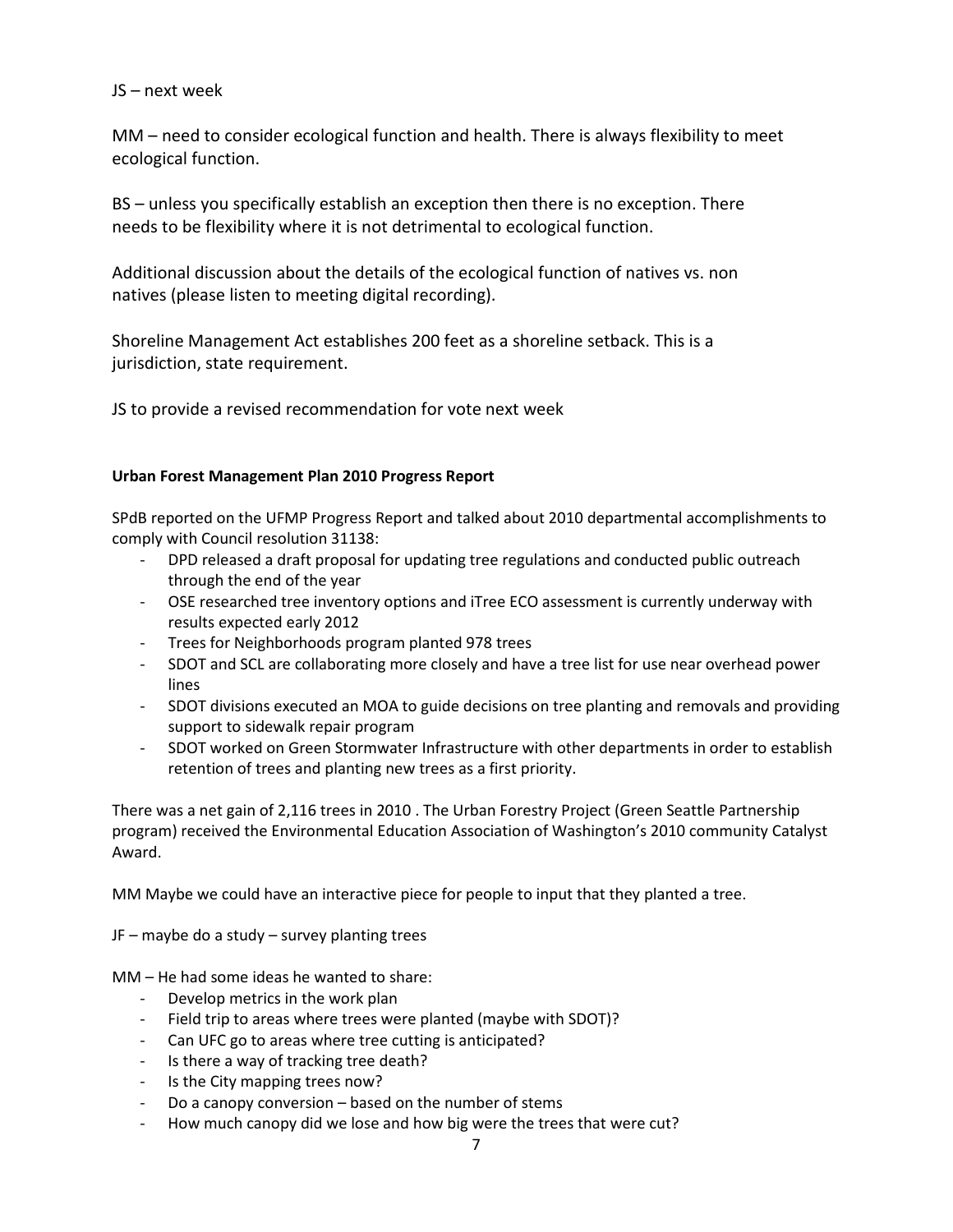#### JF – to get an order of magnitude

JH – would like to see SCL and SPU more on board with trees in the ROW

SPdB – both utilities are contributing to the reLeaf program

JS – maybe proposed something other than the 2 for 1 replacement policy

SZ – All departments should be reporting on trees cut and planted

MM – after hearing the briefing on the SLI, UFC to support the SLI recommendation

#### **New Business and Announcements**

None

### **Adjourn**

### **Community input:**

#### **From:** Michael Oxman [mailto:michaeloxman@comcast.net]

#### **Sent:** Sunday, April 03, 2011 9:39 AM

**To:** Staley, Brennon; david.miller@mapleleafcommunity.org; Pinto\_de\_Bader, Sandra; o.rhyan@gmail.com; okomski@msn.com; Bradburd, Bill; Bonnie Miller; Cheryl Trivison; Donna Kostka; elizabeth@campbellcentral.org; escigliano@seattlemet.com; ghuffman@mbaks.com; heidicar@att.net; Murphy-Ouellette, Jeanie; JeanieMurphy; Jenkins, Michael; John "Hooper" Havekotte; nativetrees@gmail.com; shoudypk@comcast.net;

larrylange36@comcast.net; lsu@u.washington.edu; Liz Kearns; thouless1@comcast.net; mpoe@ifcae.org; Mike Ruby; Nelson, Sara; nicholas@treesolutions.net; Pat Whempner; richard ellison@hotmail.com; Ruth Williams; ShellyLeonard; Mr. Steve Zemke; WallisBolz

**Cc:** Sugimura, Diane; editor@westseattleblog.com; Vanneman, Jill; Kathleen Wolf; O'Brien, Mike; Licata, Nick; Rundquist, Nolan; Conlin, Richard; Francis, Roy; Bagshaw, Sally; Clark, Sally; Burgess, Tim; McGinn, Mike **Subject:** Comment to UFC on UFMP adoption

Dear Urban Forestry Commissioners,

You state: **"We strongly encourage the City Council to adopt the UFMP. If it is in the Council's opinion that a substantive change needs to be made to the document prior to adoption, please articulate this need to the Urban Forestry Commission as soon as possible." 2011, Seattle Urban Forestry Commission** [http://www.seattle.gov/urbanforestrycommission/docs/Final%20issued%20docs/Recommendations/ADOPTED%2](http://www.seattle.gov/urbanforestrycommission/docs/Final%20issued%20docs/Recommendations/ADOPTED%20letter%20to%20Council%20on%20UFMP%20Adoption%20030211.pdf) [0letter%20to%20Council%20on%20UFMP%20Adoption%20030211.pdf](http://www.seattle.gov/urbanforestrycommission/docs/Final%20issued%20docs/Recommendations/ADOPTED%20letter%20to%20Council%20on%20UFMP%20Adoption%20030211.pdf)

The Urban Forest Management Plan (UFMP) needs to be rewritten by you. This is what the Mayor & City Council are asking for. The UFMP should focus on how management capabilities can improve the condition of a large number of individual trees, not on their width. I do not feel the environmental goals in the Seattle Comprehensive Plan should be watered down because we only have time to sit in an office and look at aerial photos.

We need you to make the case that tree root zones must not be replaced by concrete in favor of population density increases. We need you to strike out the code language that allows excavation within the outer 1/3 of a tree root zone. We need you to document the increased risk from the recent layoff of 3 of our Parks arborists. We need you to find out how many trees are being removed from Seattle by private contractors each year. We need you to locate all of the vacant tree planting spaces, which is known as 'Seattle's Virtual Forest'.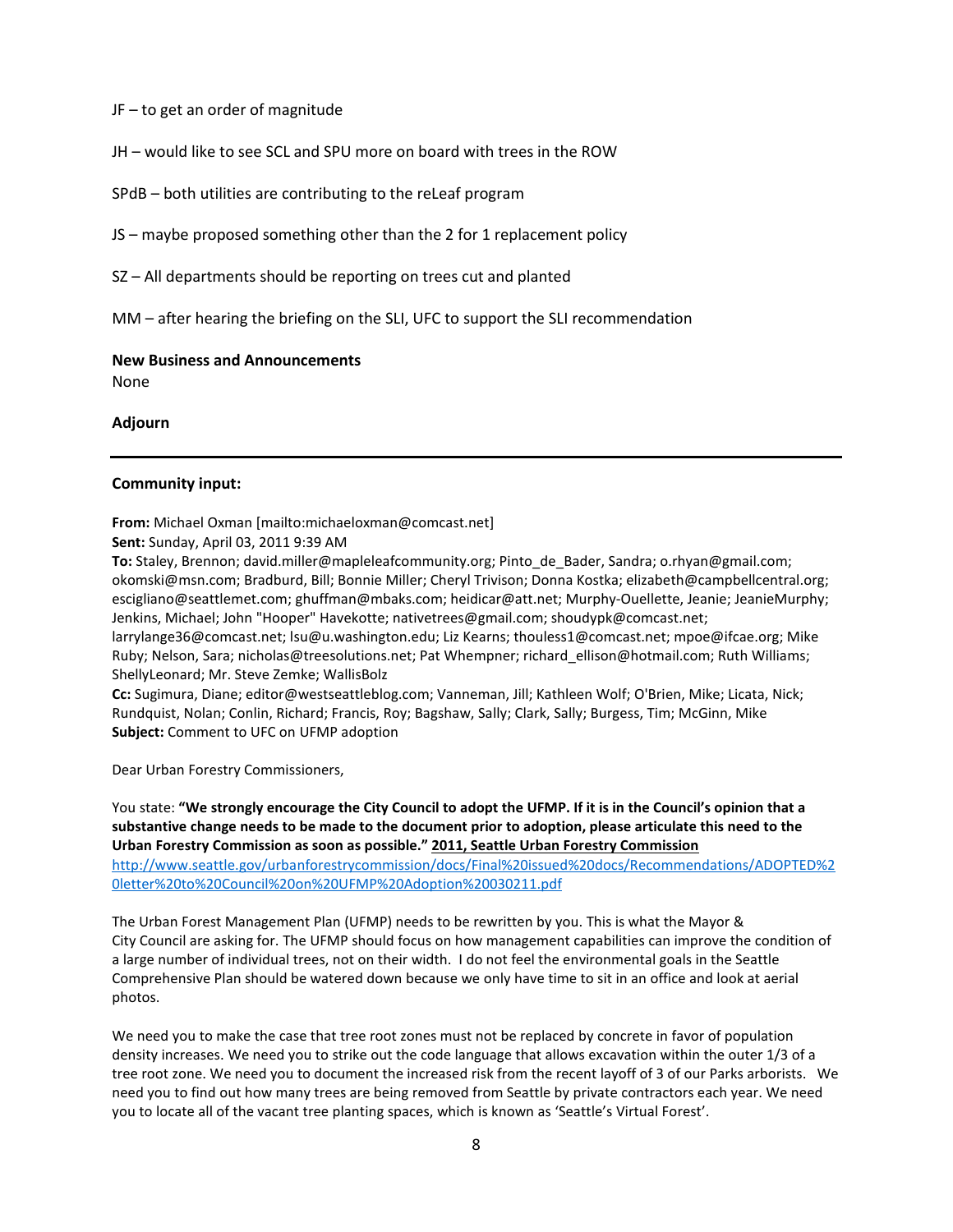We need you to find out what we have, what we must do, and give an estimate of what it will cost. The Seattle Urban Forestry Commission must write a plan that gives us the bottom line.

The basic unit of measurement used in the UFMP is canopy cover, or square footage of the area shaded by branches when the sun is directly overhead. The UFMP sometimes properly defines a tree as an individual plant, but does not state which of these 2 terms is being used for different purposes.

If the number of trees were tied to the canopy cover area, the plan would work. Because a tree can range from 10 feet across to 50 or 75 feet in width, canopy cover is too general of a concept where a specific description of a site is required. This means the UFMP is vague because aerial photos are only a good supplement to a tree inventory, which is something we do not have.

The definition of urban forestry is management of multiple trees with similar cultural needs. The definition of arboriculture is modifying a tree or its site to improve longevity.

The UFMP jumps to the conclusion that arboriculture is not affordable, without having developed cost estimates of the work needed to optimize our green infrastructure, or having presented those estimates for budgetary review. Without the budget to manage trees, staff arborists are left to merely observe the decline of the forest, while new laws are enacted that allow more concrete to replace root systems.

The canopy cover described in the UFMP satellite image survey is mappable, but only shows WHERE a tree is located. Aerial photos have no information about type of tree, size of tree, value of tree, life expectancy of tree, future maintenance needs of tree, recent work done on tree, condition of tree, or understory beneath the canopy cover. Without this information, nothing could be done, even if we had a budget.

There is an endless cycle of not having an inventory that tells us what trees we have, so we don't bother finding out what we must do to help those trees, which means we can't convince the council to fund tree maintenance.

Since the goals are expressed in square feet, we do not know how many trees to plant to achieve a goal.

If a commercial arborist bids on pruning by canopy area, the tree crew will not know how many trees to prune.

If tracking our ability to motivate single family residents is done by canopy area, the homeowner will not know how maintenance funds should be spent in their yard.

In a satellite photo, a half dead tree is just as good as a healthy tree.

If concrete borders a planting area, the type of tree selected must be a species whose roots do not buckle slabs, and there must be clearance between the trunk & the slab. Much of the canopy cover shown in aerial photos is actually concrete, making the reports inaccurate.

The resolution and overhead angle of satellite photos is not fine enough to allow management without ground truthing the actual situation.

The current mapping project does not contain an overlay of recent work done (Pruning, Planting or Removal) in any of the 200 sample plots. Without knowing what has been done so far, we can't know what work is left.

No records are kept of the canopy area of trees pruned or removed by city staff. Only the location, species, and trunk diameter are recorded. Staff has never presented the Urban Forestry Commission with this data. Because the majority of tree crew hours are spent removing trees, the health of the trees is not being upgraded significantly.

Wide, spreading trees will receive more value than a species better able to tolerate existing site conditions. This disregards the superior policy to "Plant the right tree in the right spot".